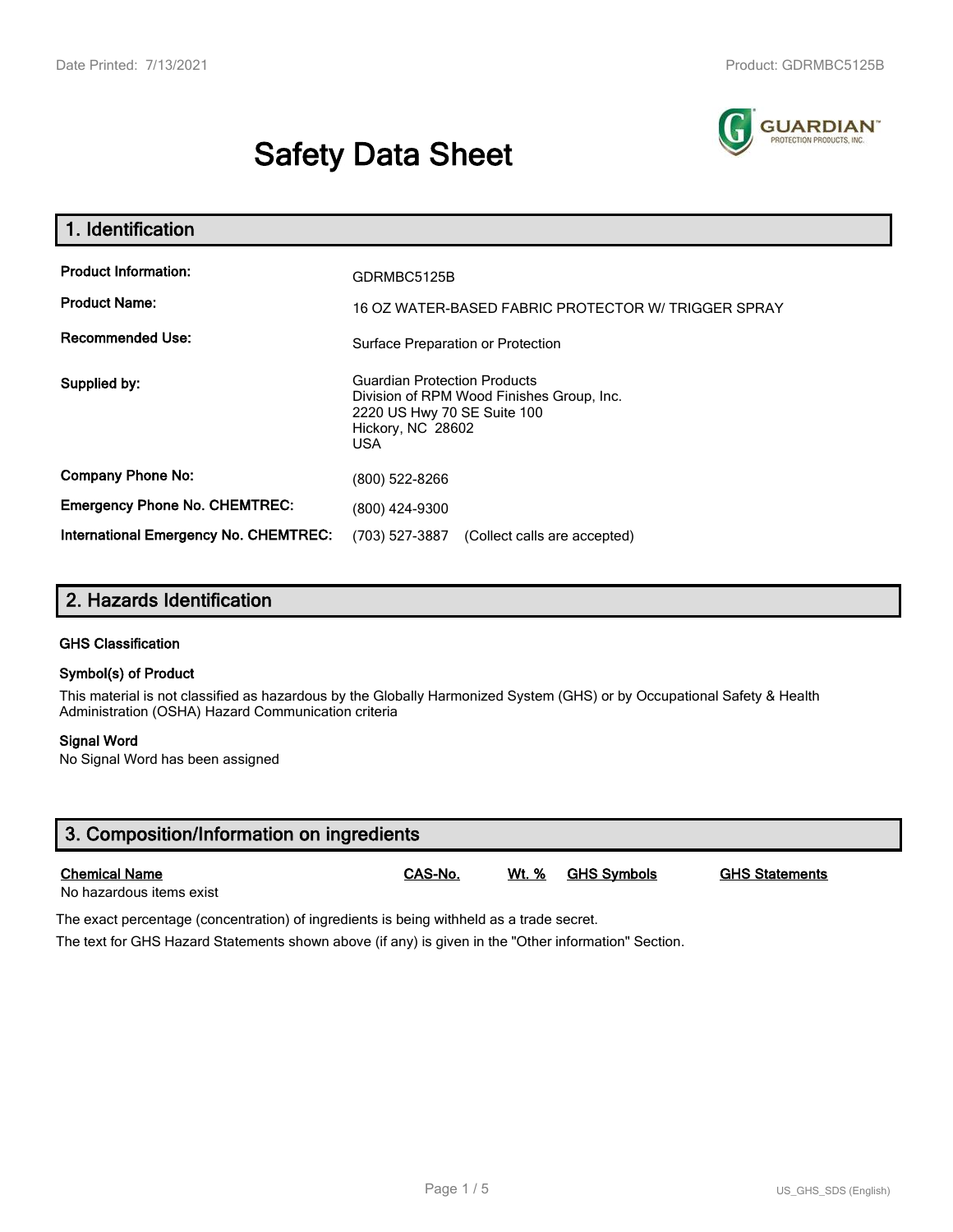## **4. First-aid Measures**



FIRST AID - EYE CONTACT: IF IN EYES: Rinse cautiously with water for several minutes. Remove contact lenses, if present and easy to do. Continue rinsing. If eye irritation persists: Get medical advice/attention.

FIRST AID - SKIN CONTACT: IF ON SKIN: Gently wash with plenty of Soap and Water. If skin irritation occurs: Get medical advice/ attention.

FIRST AID - INGESTION: IF SWALLOWED: rinse mouth. Do NOT induce vomiting. IF exposed or if you feel unwell: Call a POISON CENTER or doctor/physician.

FIRST AID - INHALATION: IF INHALED: If breathing is difficult, remove victim to fresh air and keep at rest in a position comfortable for breathing. IF exposed or if you feel unwell: Call a POISON CENTER or doctor/physician.

## **5. Fire-fighting Measures**

**SPECIAL FIREFIGHTING PROCEDURES:** This product is not expected to burn under normal conditions of use.

**FIREFIGHTING EQUIPMENT:** None.

## **6. Accidental Release Measures**

#### **ENVIRONMENTAL MEASURES:** No Information

**STEPS TO BE TAKEN IN CASE MATERIAL IS RELEASED OR SPILLED:** Follow personal protective equipment recommendations found in Section VIII. Personal protective equipment needs must be evaluated based on information provided on this sheet and the special circumstances created by the spill including; the material spilled, the quantity of the spill, the area in which the spill occurred, and the training and the expertise of employees in the area responding to the spill. Do not allow the spilled product to enter public drainage system or open waterways.

#### **7. Handling and Storage**



**HANDLING:** Avoid inhalation and contact with eyes, skin, and clothing. Wash hands thoroughly after handling and before eating or drinking.

**STORAGE:** Keep containers closed when not in use. Store in cool well ventilated space away from incompatible materials.

## **8. Exposure Controls/Personal Protection Ingredients with Occupational Exposure Limits**

**Chemical Name ACGIH TLV-TWA ACGIH-TLV STEL OSHA PEL-TWA OSHA PEL-CEILING**

No hazardous items exist

**Further Advice: MEL = Maximum Exposure Limit OES = Occupational Exposure Standard SUP = Supplier's Recommendation Sk = Skin Sensitizer N.E. = Not Established N.D. = Not Determined**

**Personal Protection**



**RESPIRATORY PROTECTION:** Use NIOSH approved respiratory protection.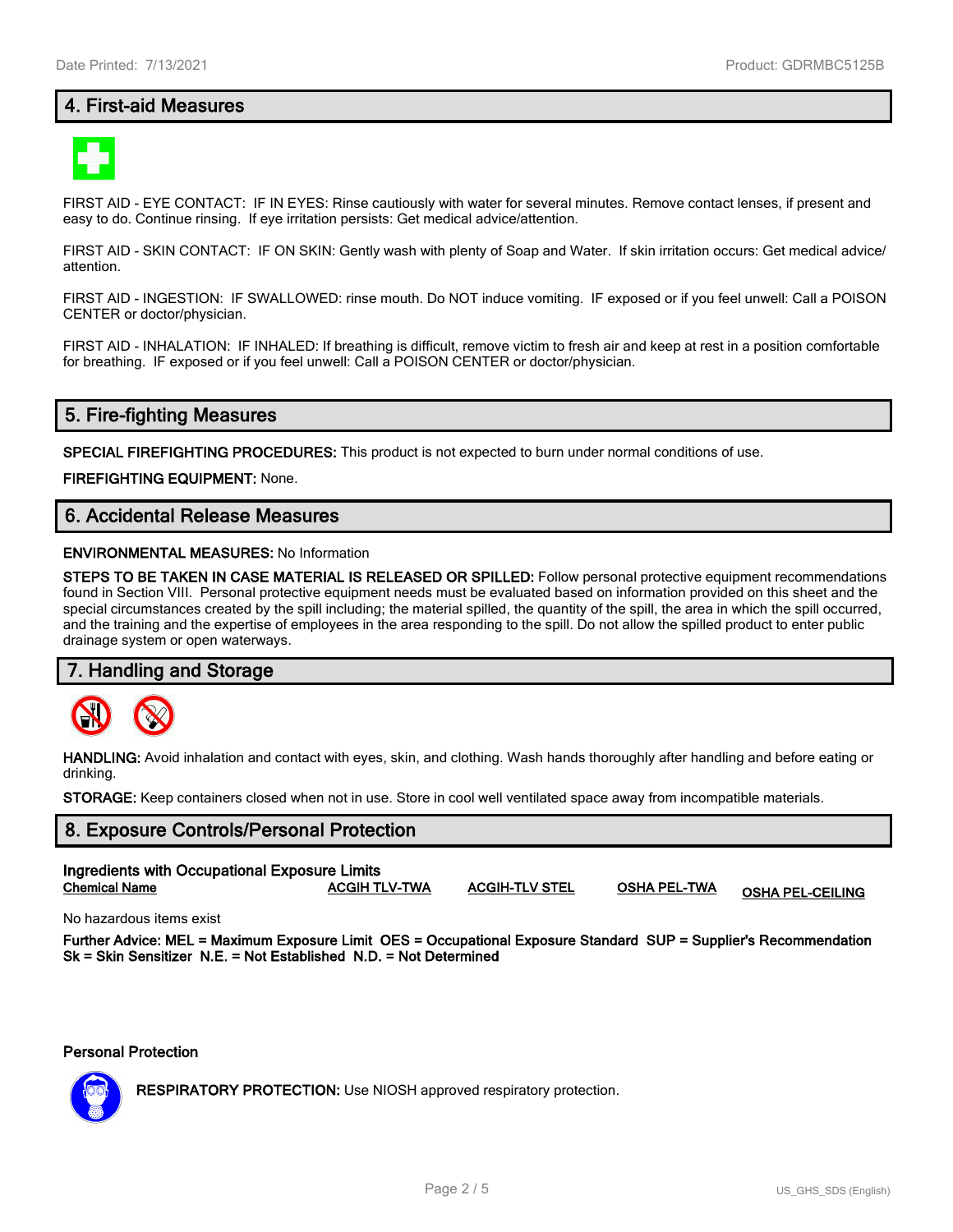

**SKIN PROTECTION:** Wear chemical resistant footwear and clothing such as gloves, an apron or a whole body suit as appropriate.



**EYE PROTECTION:** Wear chemical-resistant glasses and/or goggles and a face shield when eye and face contact is possible due to splashing or spraying of material.



**OTHER PROTECTIVE EQUIPMENT:** No Information



**HYGIENIC PRACTICES:** It is good practice to avoid contact with the product and/or its vapors, mists or dust by using appropriate protective measures. Wash thoroughly after handling and before eating or drinking.

## **9. Physical and Chemical Properties**

| Appearance:                    | Clear Liquid                | <b>Physical State:</b>                      | <b>LIQUID</b>        |
|--------------------------------|-----------------------------|---------------------------------------------|----------------------|
| Odor:                          | Mild Amine                  | <b>Odor Threshold:</b>                      | Not determined       |
| Density, g/cm3:                | 1.004                       | pH:                                         | 4.5                  |
| Freeze Point, °F:              | 32F                         | Viscosity:                                  | 21 Seconds Zhan1     |
| <b>Solubility in Water:</b>    | Yes                         | Partition Coefficient, n-octanol/<br>water: | Not determined       |
| Decomposition temperature, °F: | Not determined              | <b>Explosive Limits, %:</b>                 | Not determined       |
| Boiling Range, °F:             | Not determined              | Flash Point, °F:                            | $>$ 200 $^{\circ}$ F |
| Combustibility:                | Does not support combustion | Auto-Ignition Temperature, °F:              | Not determined       |
| <b>Evaporation Rate:</b>       | Slower than Diethyl Ether   | Vapor Pressure, mmHq:                       | 23.8                 |
| Vapor Density:                 | Not determined              |                                             |                      |

**N.I. = No Information**

## **10. Stability and reactivity**

**STABILITY:** Stable under normal conditions.

**CONDITIONS TO AVOID:** Contact with incompatible materials.

**INCOMPATIBILITY:** Acids, Bases, Oxidizing agents

**HAZARDOUS DECOMPOSITION PRODUCTS:** Not determined.

## **11. Toxicological information**

**Practical Experiences**

**EMERGENCY OVERVIEW:** No Information **EFFECT OF OVEREXPOSURE - EYE CONTACT:** No Information **EFFECT OF OVEREXPOSURE - INGESTION:** No Information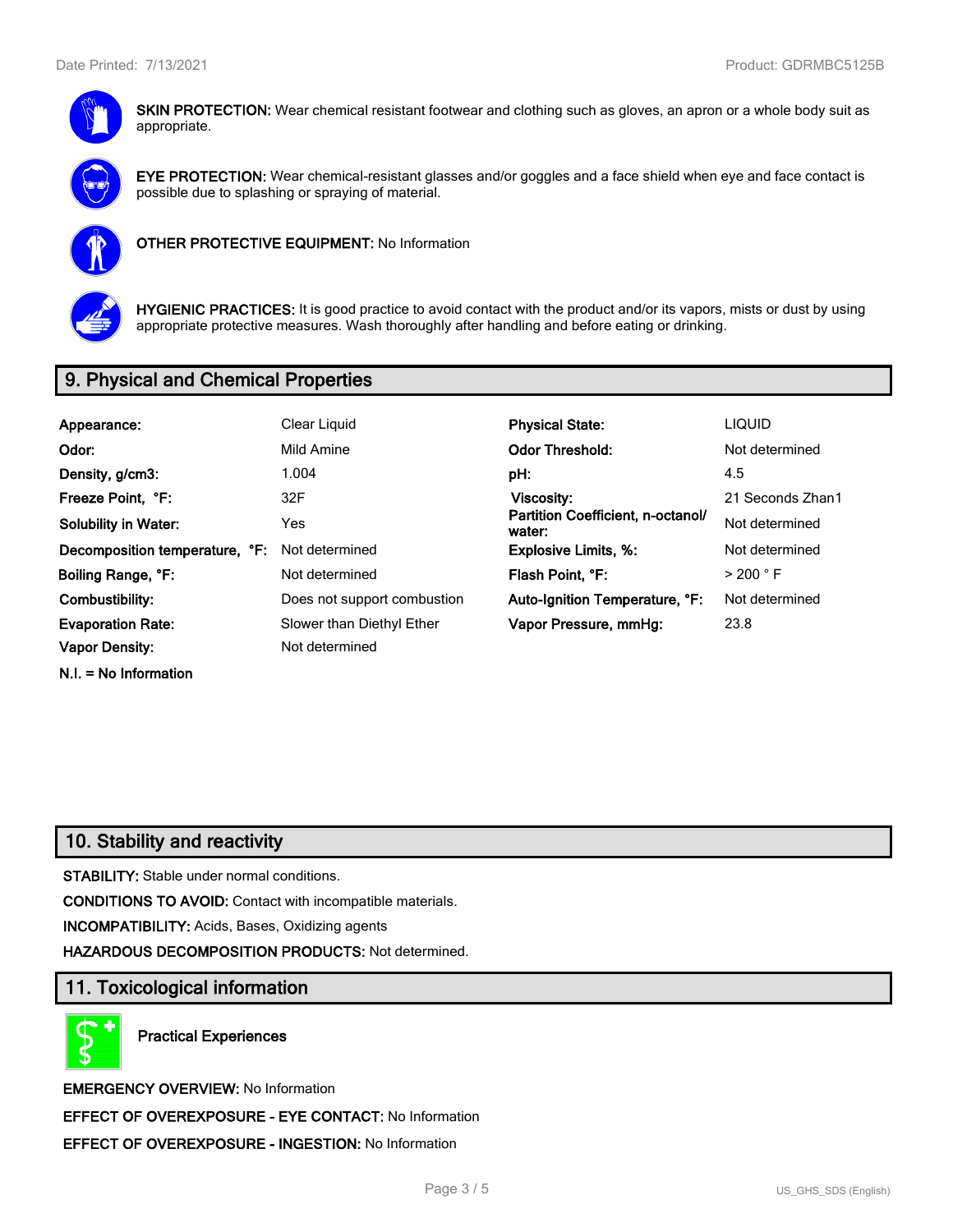#### **EFFECT OF OVEREXPOSURE - INHALATION:** No Information

#### **EFFECT OF OVEREXPOSURE - SKIN CONTACT:** No Information

**CARCINOGENICITY:** No Information

#### **PRIMARY ROUTE(S) OF ENTRY:**

#### **Acute Toxicity Values The acute effects of this product have not been tested. Data on individual components are tabulated below**

| CAS-No.   | Chemical Name | Oral LD50 | Dermal LD50 | Vapor LC50 |
|-----------|---------------|-----------|-------------|------------|
| No        |               |           |             |            |
| hazardous |               |           |             |            |

hazardous items exist

#### **N.I. = No Information**

## **12. Ecological information**

**ECOLOGICAL INFORMATION:** Ecological evaluation of this material has not been performed; however, do not allow the product to be released to the environment without governmental approval/permits.

## **13. Disposal Information**



**Product**

**DISPOSAL METHOD:** Waste from this material may be a listed and/or characteristic hazardous waste. Dispose of material, contaminated absorbent, container and unused contents in accordance with local, state, and federal regulations.

**STEPS TO BE TAKEN IN CASE MATERIAL IS RELEASED OR SPILLED:** Follow personal protective equipment recommendations found in Section VIII. Personal protective equipment needs must be evaluated based on information provided on this sheet and the special circumstances created by the spill including; the material spilled, the quantity of the spill, the area in which the spill occurred, and the training and the expertise of employees in the area responding to the spill. Do not allow the spilled product to enter public drainage system or open waterways.

## **14. Transport Information**

#### **SPECIAL TRANSPORT PRECAUTIONS:** No Information

**DOT:** NOT RESTRICTED

**IATA:** NOT RESTRICTED

**IMDG:** NOT RESTRICTED